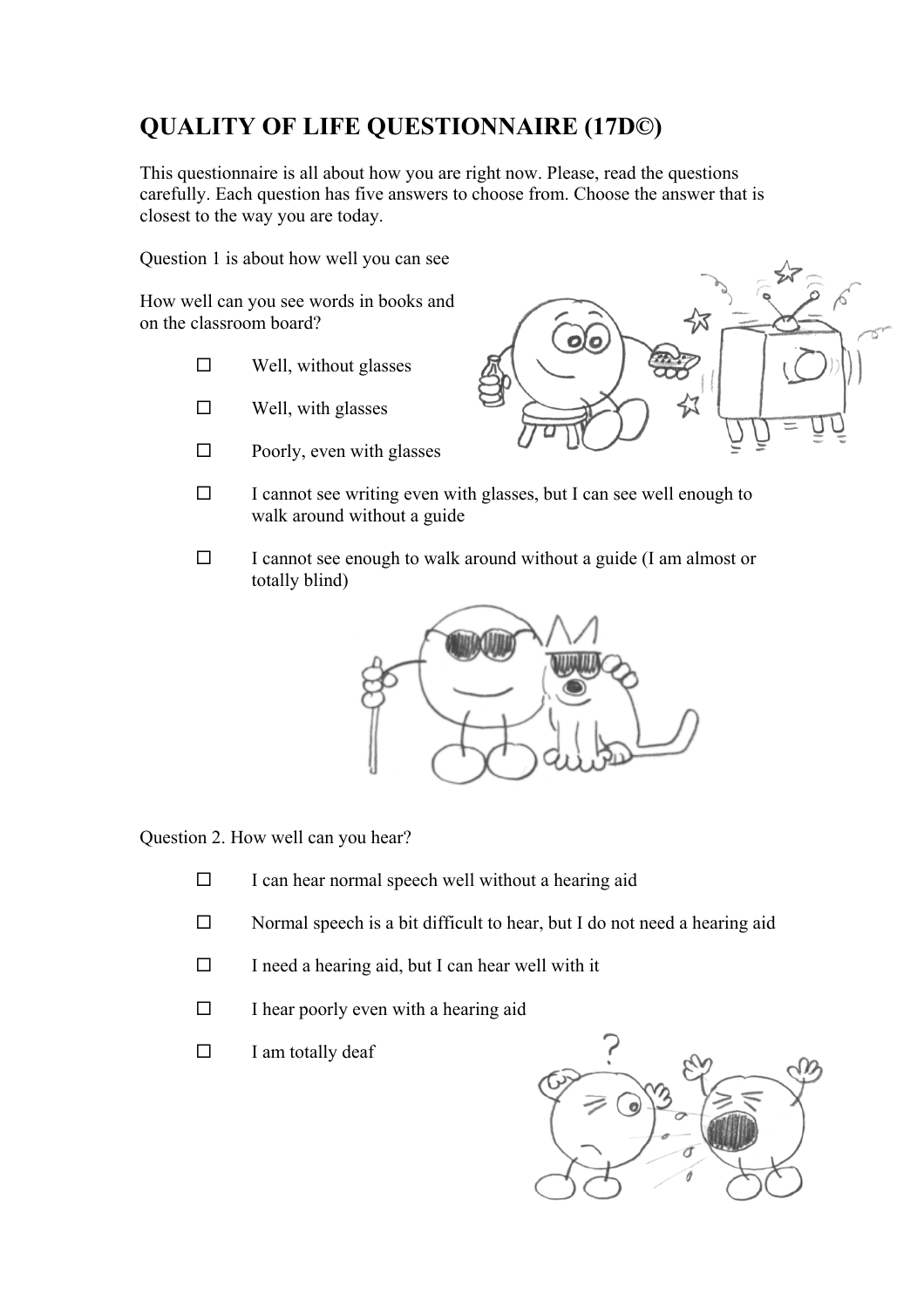Question 3 is about moving around

Can you walk without using an aid?

- $\square$  Yes, without difficulty
- $\square$  Yes, but walking is hard without an aid (like crutches or wheelchair)
- $\Box$  I cannot walk without an aid (like crutches or wheelchair), but with it I can move around well
- $\Box$  Moving around is hard even with an aid (like crutches or wheelchair)
- $\Box$  I cannot move around at all



Question 4.

Are you able to feed yourself?

- $\square$  Yes, without any difficulty
- $\square$  Yes, with a little difficulty (I am a bit slow, or clumsy, or I need a special aid, for example)
- $\square$  Yes, if someone helps me a little all the time
- $\Box$  I cannot feed myself, so I must be fed by someone else
- $\Box$  I cannot eat at all, so I must be fed by tube or directly into my veins

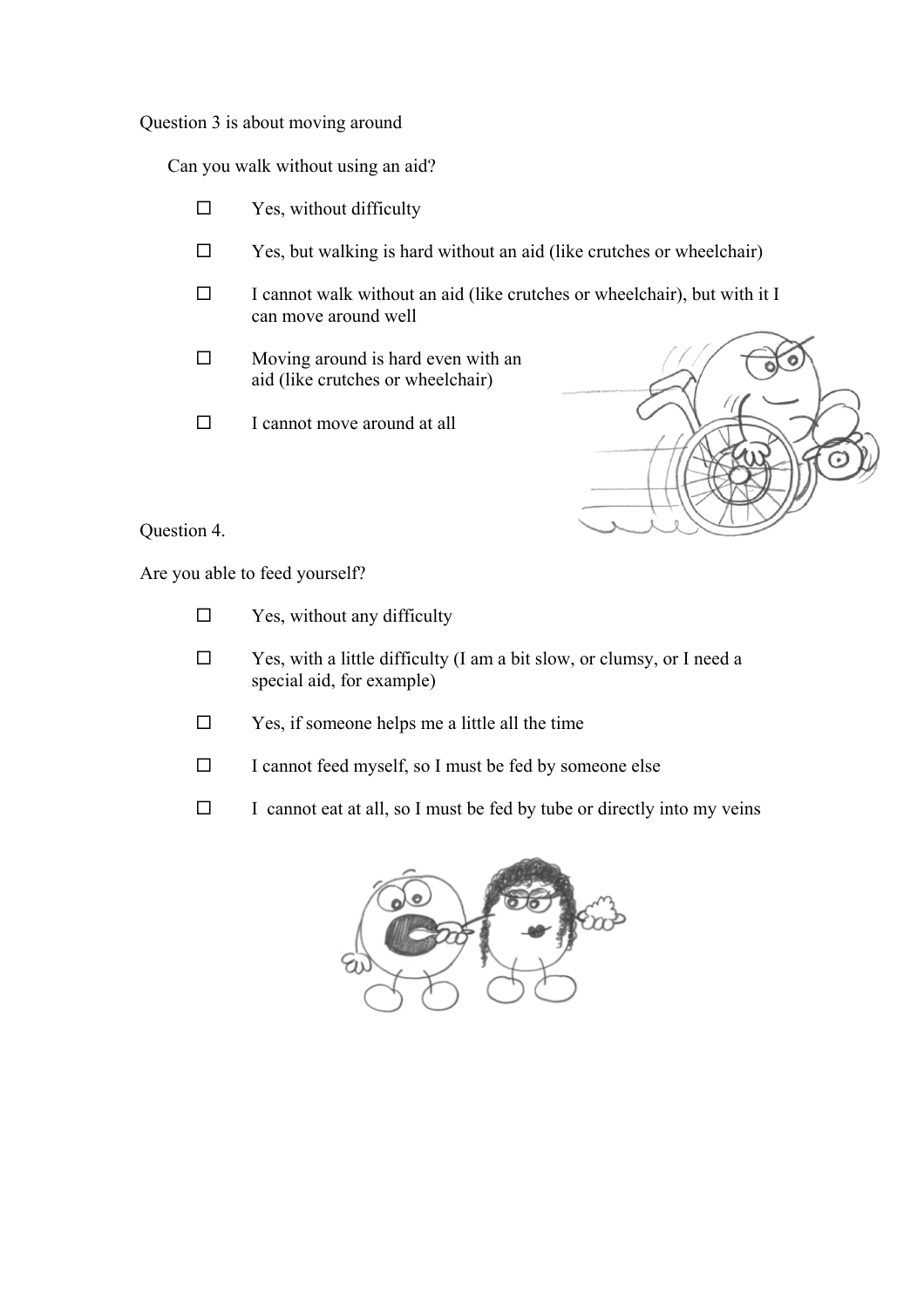## Question 5.

How well do you sleep?

- $\Box$  I fall asleep easily and I sleep well  $\Box$  It is sometimes hard to fall asleep, or I sometimes have nightmares or wake up at night  $\Box$  It is often hard to fall sleep, or I often have nightmares or wake up at night
- $\Box$  It is nearly always hard to fall asleep, or I have nightmares or wake up almost every night
- $\Box$  I am awake most of the night

## Question 6

Do you have any problems going to the toilet?

- $\square$  No
- $\square$  I have small problems (sometimes it takes a long time in the toilet, or I have to go often)
- $\square$  I sometimes have 'accidents' (I mess or wet my trousers or bed), or I often get diarrhoea, or I can't go to the toilet for days
- $\Box$  I often have 'accidents', or I need a catheter or medicine to help me go to the toilet
- $\Box$  I nearly always mess or wet my trousers





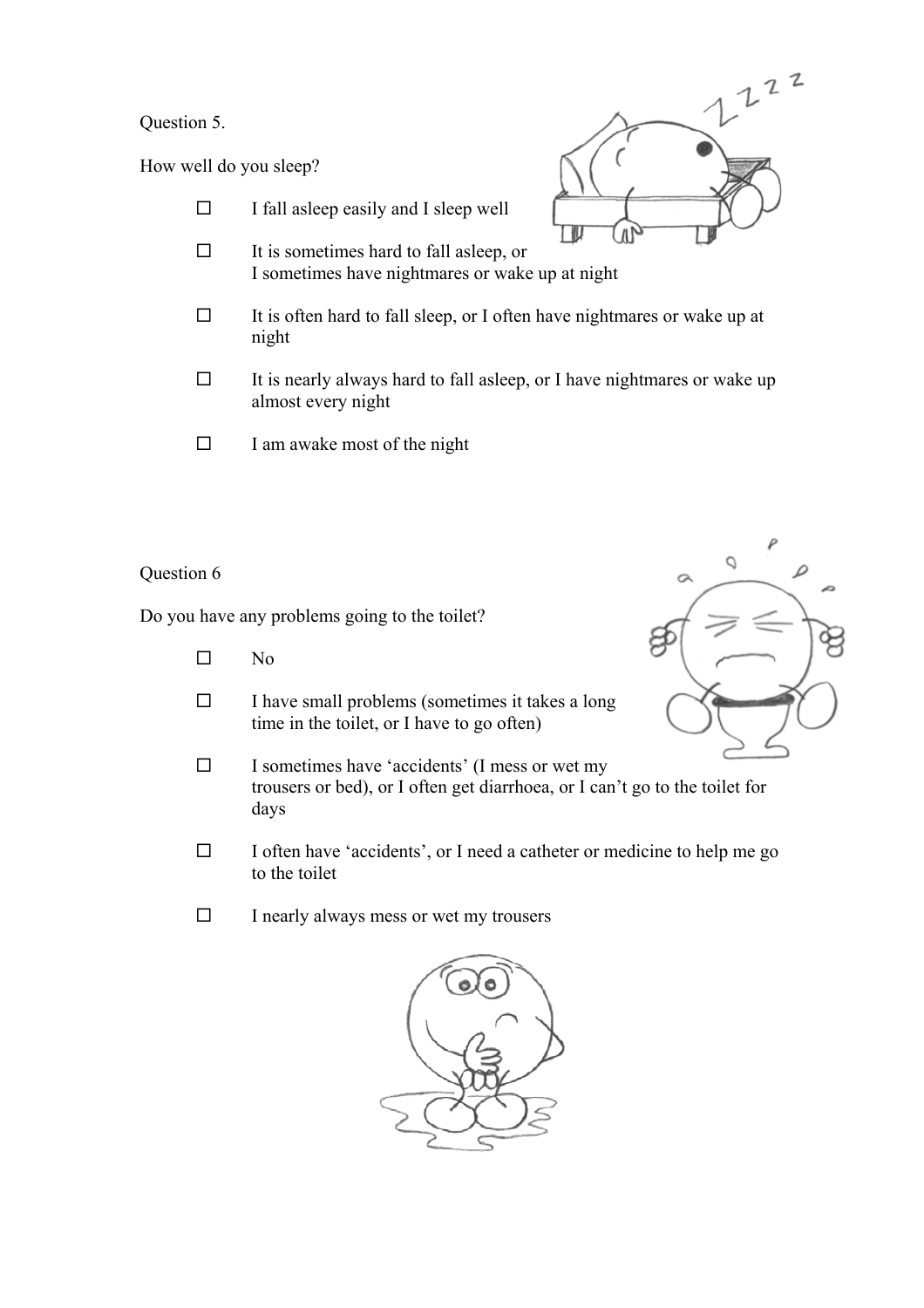Everyone gets out of breath when they run fast, but do you otherwise get breathless or have other breathing problems?

- $\square$  No
- □ Yes, when running slowly or walking fast
- $\square$  Yes, when walking slowly
- $\square$  Yes, even after light activity like washing or dressing myself
- $\square$  Yes, almost all the time, even when resting



## Question 8

Do you have physical troubles or symptoms like pain, ache, feeling sick, or itchy?

- $\square$  Not at all
- $\Box$  A little
- $\Box$  Quite a lot
- $\Box$  Very much
- $\Box$  It is unbearable

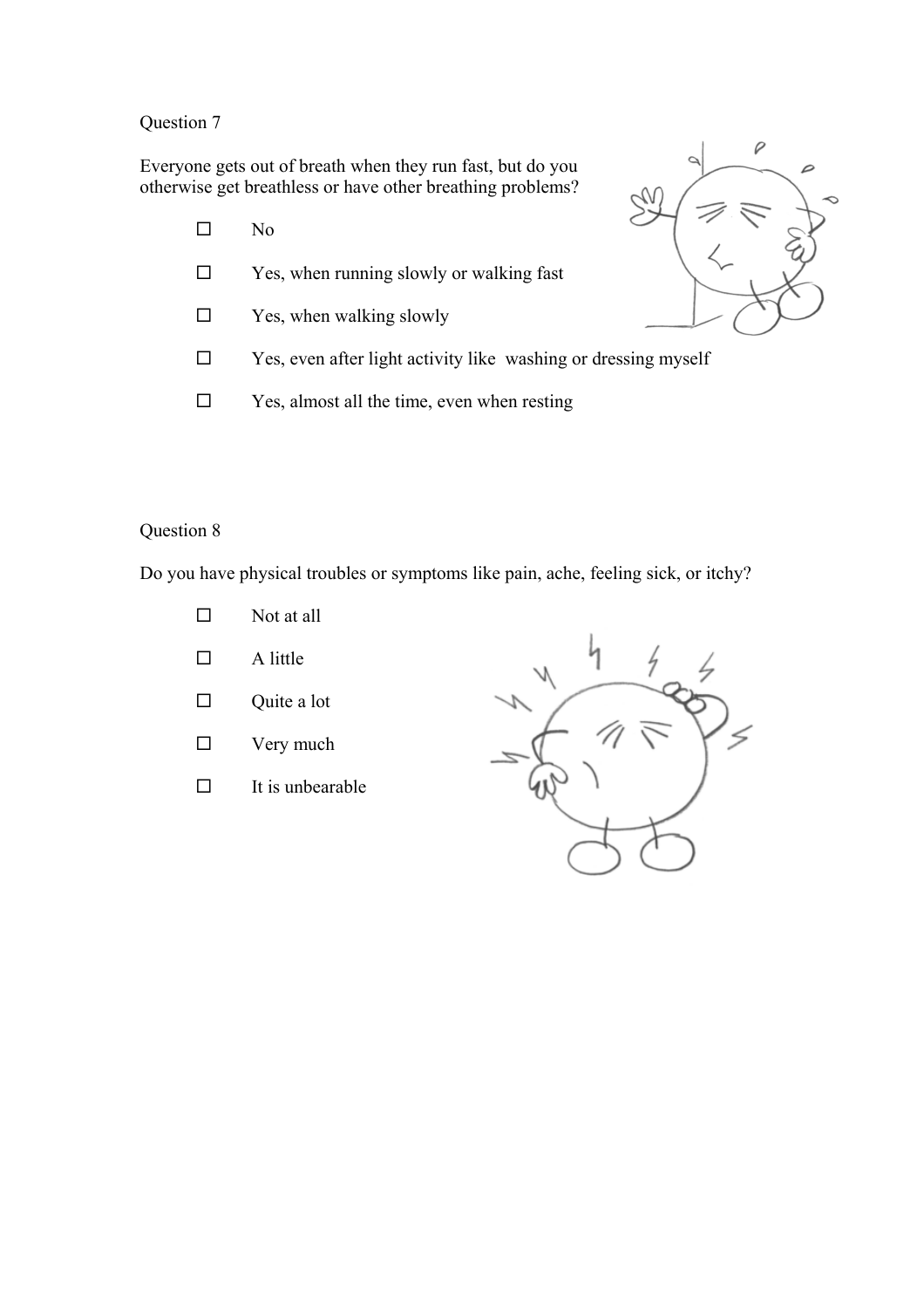People can feel healthy and energetic, or they can feel ill, tired and weak.

Do you feel

- $\Box$  healthy and energetic
- $\Box$  a little ill, tired or weak
- $\Box$  quite ill, tired or weak
- $\square$  very ill, tired or weak
- $\square$  extremely ill, tired or weak





# Question 10

Do you feel scared or tense?

- $\square$  Not at all
- $\Box$  A little scared or tense
- $\Box$  Quite scared or tense
- □ Very scared or tense
- $\square$  Extremely scared or tense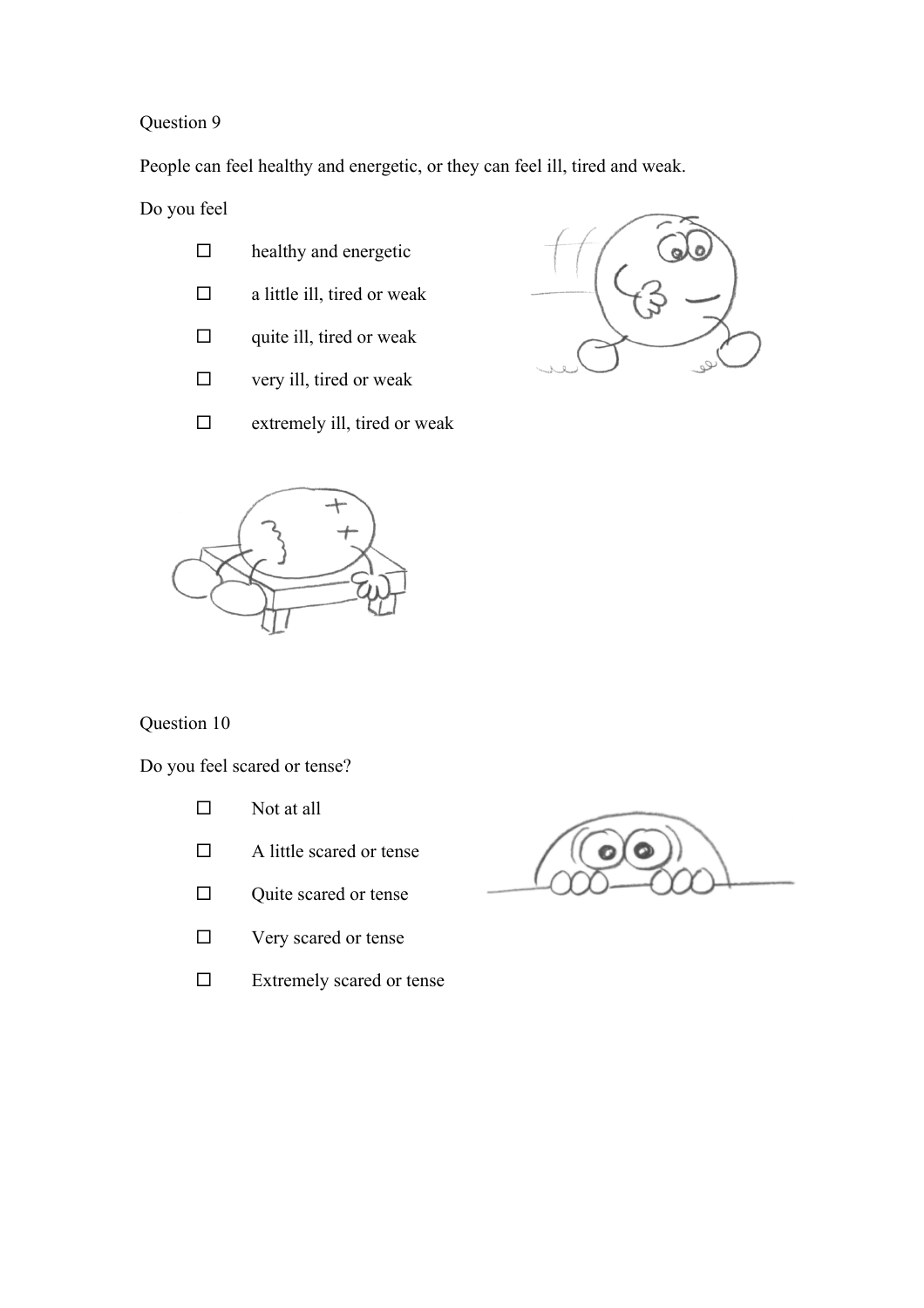Are you happy with your weight, your height and how you look?

- $\Box$  I am completely happy
- $\Box$  I am quite happy
- $\square$  I am rather unhappy
- $\Box$  I am very unhappy
- $\square$  I am extremely unhappy



## Question 12

Does your state of health make it difficult to go to school or have hobbies?

- $\square$  Not at all
- $\Box$  A little (like not being able to do sports classes)
- $\Box$  Quite a lot (like I have difficulty walking or I miss school often because of sickness, or I am not able to have some hobbies)
- $\Box$  My state of health makes it almost impossible to go to school or have hobbies
- $\Box$  My state of health makes it impossible to go to school or have hobbies

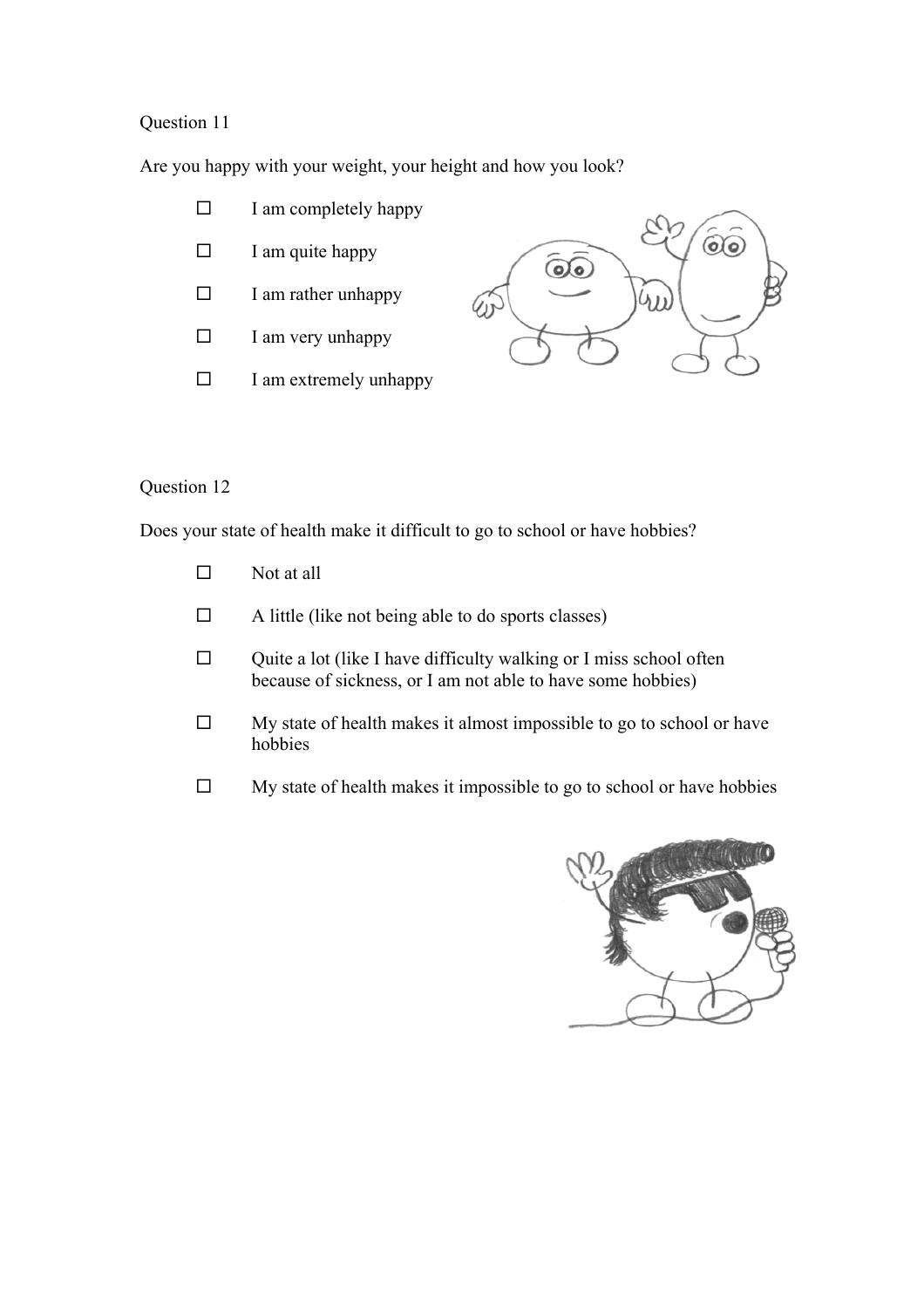Does your state of health make it difficult to make friends or be with them?

- $\square$  Not at all
- $\Box$  A little
- $\Box$  Quite a lot
- $\Box$  My state of health makes it almost impossible to make friends or be with them
- $\Box$  My state of health makes it impossible to make friends or be with them



#### Question 14

Sometimes it is hard to concentrate on the same thing for long, when thoughts jump from one thing to another

How long can you concentrate on the same thing?

- $\Box$  a long time
- $\Box$  quite a long time
- $\Box$  only a short time
- $\Box$  my thoughts are always jumping from one thing to another, and I can't really concentrate much



 $\Box$  I'm so restless that I can't concentrate for a moment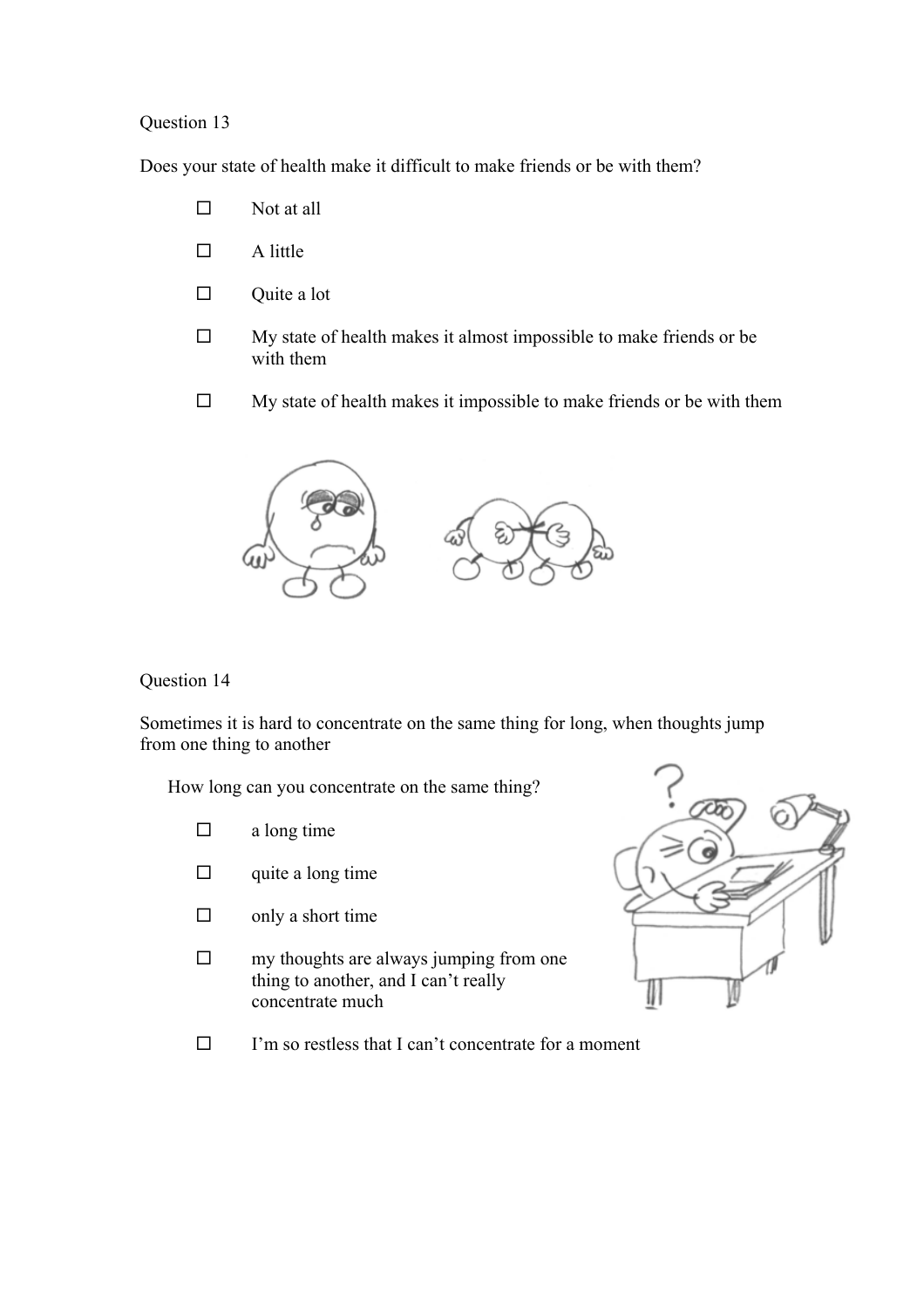How well can you learn new things and remember them?

- $\Box$  I learn new things easily and remember them well
- $\Box$  It is a little hard for me to learn new things or remember them
- $\Box$  It is quite hard for me to learn new things or remember them
- $\Box$  It is very hard for me to learn new things or remember them
- $\square$  I cannot learn or remember things



Question 16

How clearly can you speak?

- $\Box$  I can speak clearly
- $\Box$  It is a little hard for me to speak clearly
- $\Box$  It is quite hard for me to speak clearly
- $\square$  Most people have difficulty understanding me when I speak
- $\Box$  I can only make myself understood with signing